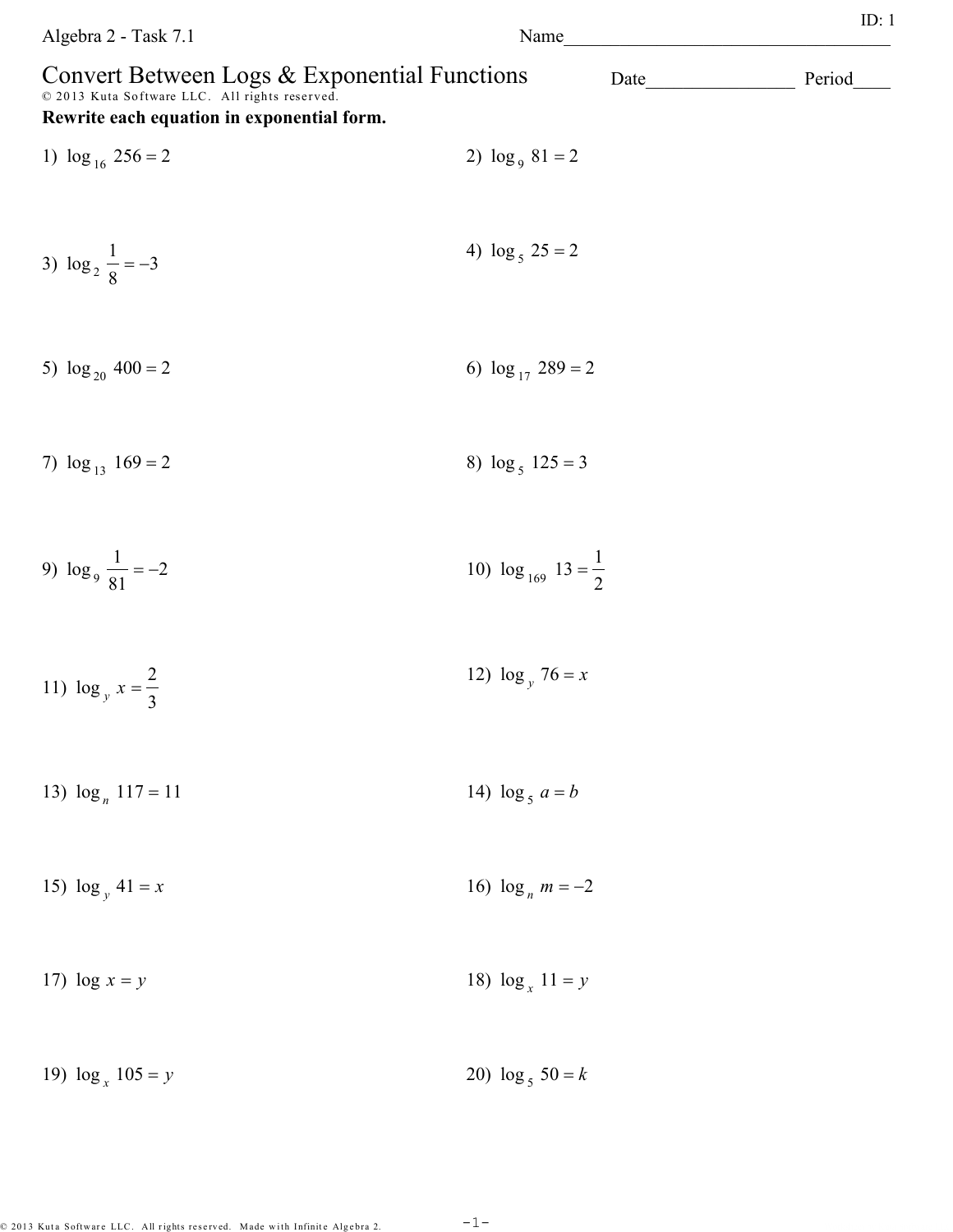$$
22) \t35 = 243
$$

$$
23) \t14^{-2} = \frac{1}{196} \t24) \t18^{2} = 324
$$

$$
25) \ 3^3 = 27 \qquad \qquad 26) \ \left(\frac{1}{6}\right)^3 = \frac{1}{216}
$$

$$
27) \ 14^2 = 196 \qquad \qquad 28) \ 36^{-\frac{1}{2}} = \frac{1}{6}
$$

$$
29) 63 = 216
$$
 30)  $172 = 289$ 

31) 
$$
x^y = 101
$$
 32)  $v^u = 74$ 

33) 
$$
3^n = 125
$$
 34)  $x^y = 130$ 

$$
35) \t xy = 191 \t 36) \t mn = 35
$$

$$
37) \t xy = 98 \t 38) \t nm = 156
$$

39) 
$$
y^x = 72
$$
 40)  $x^{-13} = y$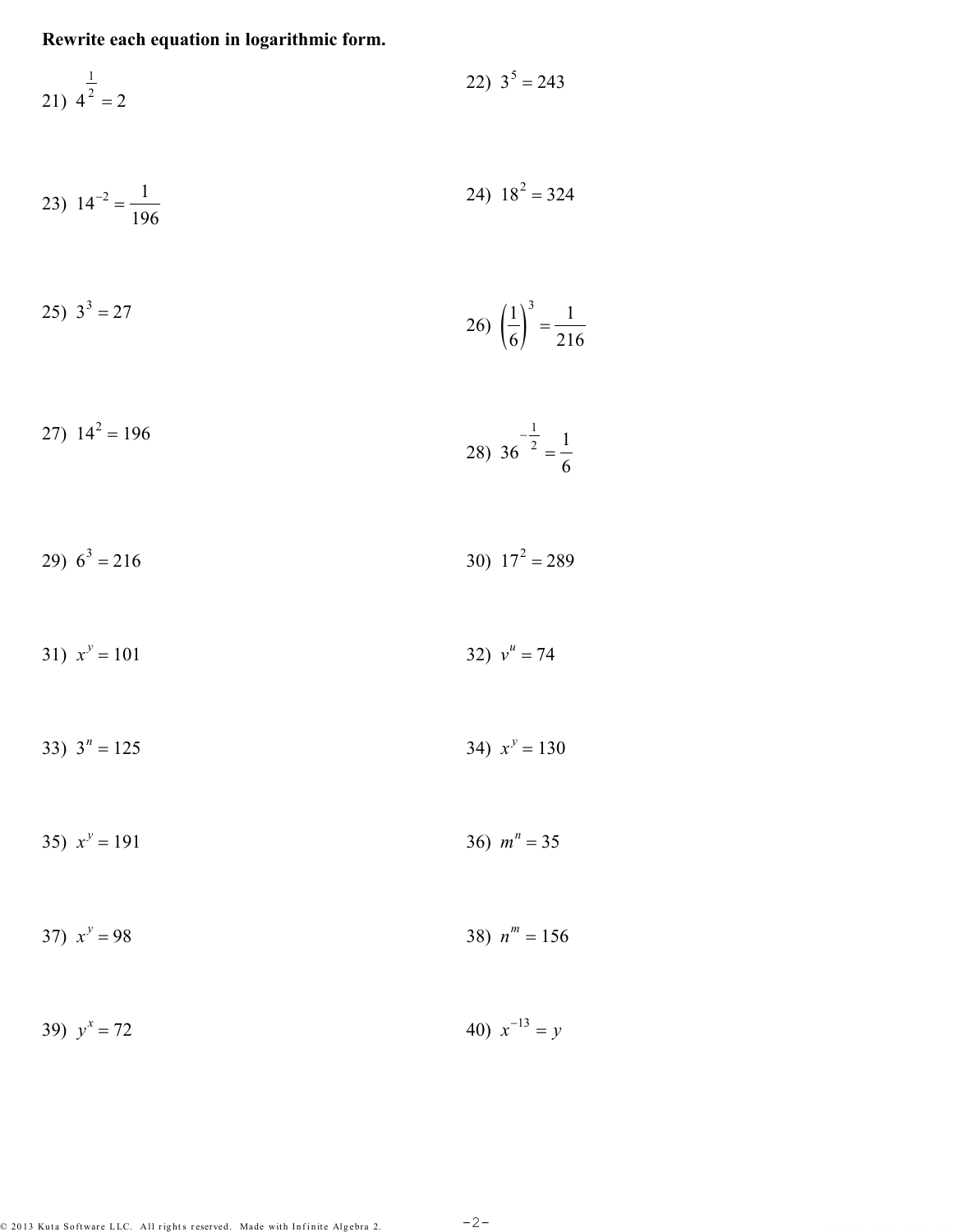| Convert Between Logs & Exponential Functions<br>© 2013 Kuta Software LLC. All rights reserved.<br>Rewrite each equation in exponential form. |                                   | Date | Period |
|----------------------------------------------------------------------------------------------------------------------------------------------|-----------------------------------|------|--------|
| 1) $\log_{16} 256 = 2$                                                                                                                       | 2) $\log_9 81 = 2$                |      |        |
| $16^2 = 256$                                                                                                                                 | $9^2 = 81$                        |      |        |
| 3) $\log_2 \frac{1}{8} = -3$<br>$2^{-3} = \frac{1}{8}$                                                                                       | 4) $\log_5 25 = 2$<br>$5^2 = 25$  |      |        |
| 5) $\log_{20} 400 = 2$                                                                                                                       | 6) $\log_{17} 289 = 2$            |      |        |
| $20^2 = 400$                                                                                                                                 | $17^2 = 289$                      |      |        |
| 7) $\log_{13} 169 = 2$                                                                                                                       | 8) $\log_5 125 = 3$               |      |        |
| $13^2 = 169$                                                                                                                                 | $5^3 = 125$                       |      |        |
| 9) $\log_9 \frac{1}{81} = -2$                                                                                                                | 10) $\log_{169} 13 = \frac{1}{2}$ |      |        |
| $9^{-2} = \frac{1}{81}$                                                                                                                      | $\frac{1}{169^2}$ = 13            |      |        |
| 11) $\log_y x = \frac{2}{3}$                                                                                                                 | 12) $\log_y 76 = x$               |      |        |
| $\frac{2}{y^3} = x$                                                                                                                          | $v^x = 76$                        |      |        |
| 13) $\log_n 117 = 11$                                                                                                                        | 14) $\log_5 a = b$                |      |        |
| $n^{11} = 117$                                                                                                                               | $5^b = a$                         |      |        |
| 15) $\log_{v} 41 = x$                                                                                                                        | 16) $\log_n m = -2$               |      |        |
| $y^x = 41$                                                                                                                                   | $n^{-2} = m$                      |      |        |
| 17) $\log x = y$                                                                                                                             | 18) $\log_x 11 = y$               |      |        |
| $10^y = x$                                                                                                                                   | $x^y = 11$                        |      |        |
| 19) $\log_x 105 = y$                                                                                                                         | 20) $\log_5 50 = k$               |      |        |
| $x^y = 105$                                                                                                                                  | $5^k = 50$                        |      |        |

Algebra  $2$  - Task  $7.1\,$ 

ID:  $1$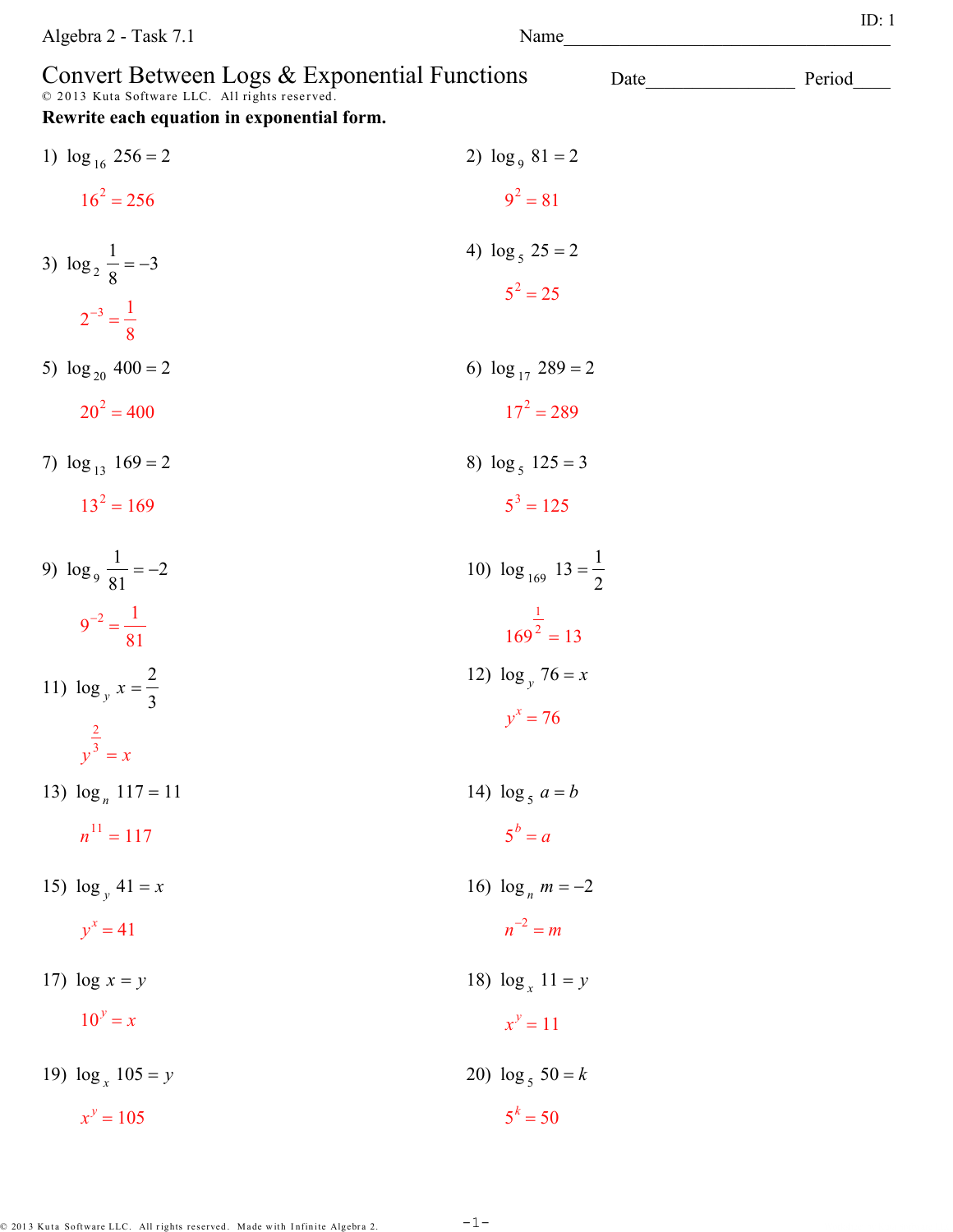21) 
$$
4^{\frac{1}{2}} = 2
$$
  
\n $log_4 2 = \frac{1}{2}$   
\n23)  $14^{-2} = \frac{1}{196}$   
\n24)  $18^2 = 324$   
\n $log_{18} 324 = 2$   
\n $log_{18} 324 = 2$   
\n25)  $3^3 = 27$   
\n $log_3 27 = 3$   
\n26)  $(\frac{1}{6})^3 = \frac{1}{216}$   
\n $log_{\frac{1}{6}} \frac{1}{216} = 3$   
\n27)  $14^2 = 196$   
\n $log_{14} 196 = 2$   
\n29)  $6^3 = 216$   
\n $log_6 216 = 3$   
\n31)  $x^y = 101$   
\n $log_x 101 = y$   
\n32)  $v^u = 74$   
\n $log_y 74 = u$   
\n33)  $3^u = 125$   
\n $log_x 191 = y$   
\n34)  $x^y = 130$   
\n $log_x 130 = y$   
\n35)  $x^y = 98$   
\n36)  $m^n = 35$   
\n $log_y 72 = x$   
\n37)  $x^y = 72$   
\n38)  $n^m = 156$   
\n $log_y 72 = x$   
\n39)  $y^x = -72$   
\n40)  $x^{-13} = y$   
\n $log_x y = -13$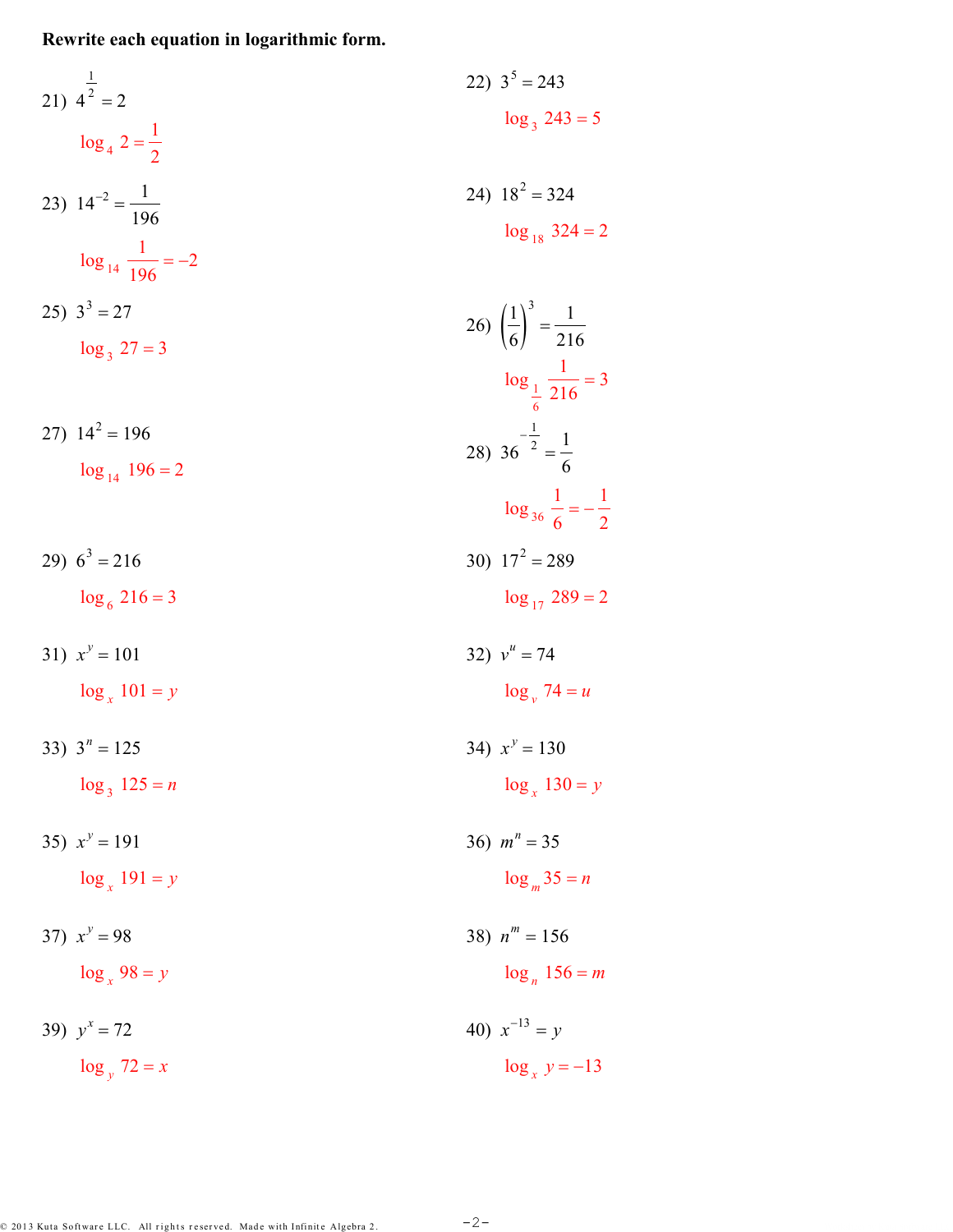| Algebra 2 - Task 7.1                                                                                                                         | Name                            |      | ID: 2  |
|----------------------------------------------------------------------------------------------------------------------------------------------|---------------------------------|------|--------|
| Convert Between Logs & Exponential Functions<br>© 2013 Kuta Software LLC. All rights reserved.<br>Rewrite each equation in exponential form. |                                 | Date | Period |
| 1) $\log_{11} 121 = 2$                                                                                                                       | 2) $\log_4 64 = 3$              |      |        |
| 3) $\log_{11} 11 = 1$                                                                                                                        | 4) $\log_{15} 225 = 2$          |      |        |
| 5) $\log_{15} 15 = 1$                                                                                                                        | 6) $\log_{243} 3 = \frac{1}{5}$ |      |        |
| 7) $\log_{361} \frac{1}{19} = -\frac{1}{2}$                                                                                                  | 8) $\log_{64} 8 = \frac{1}{2}$  |      |        |
| 9) $\log_{19} \frac{1}{361} = -2$                                                                                                            | 10) $\log_7 49 = 2$             |      |        |
| 11) $\log_m n = 11$                                                                                                                          | 12) $\log_{15} v = 12$          |      |        |
| 13) $\log_{18} 190 = b$                                                                                                                      | 14) $\log y = x$                |      |        |
| 15) $\log_5 x = y$                                                                                                                           | 16) $\log_{20} m = n$           |      |        |
| 17) $\log_x 45 = -14$                                                                                                                        | 18) $\log_y x = \frac{1}{2}$    |      |        |
| 19) $\log_n m = -13$                                                                                                                         | 20) $\log_{18} b = a$           |      |        |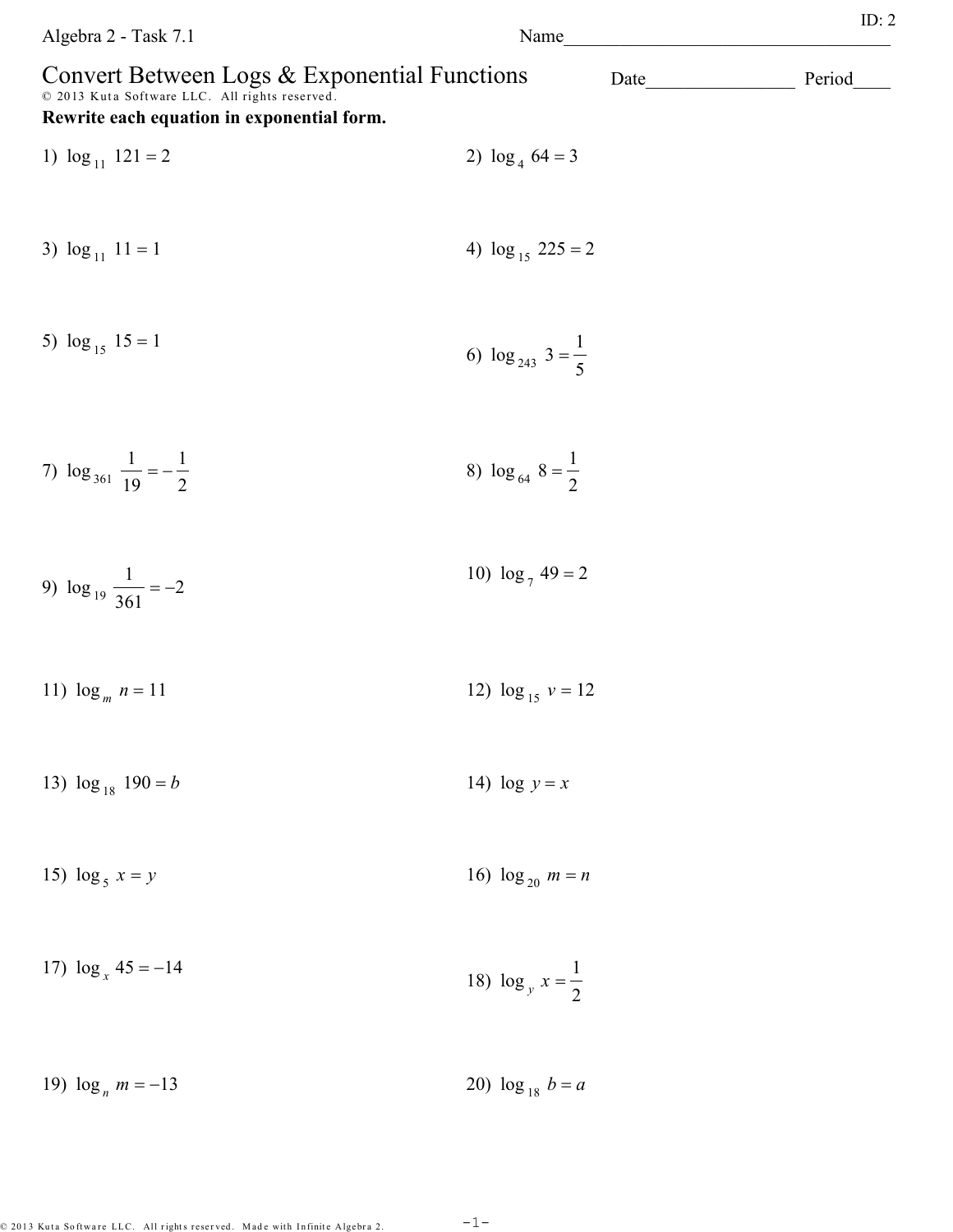$$
21) \t52 = 25
$$
\n
$$
22) \t4-2 = \frac{1}{16}
$$

$$
23) \ 12^1 = 12 \qquad \qquad 24) \ 12^{-2} = \frac{1}{144}
$$

$$
25) \t12^2 = 144 \t26) \t16^1 = 16
$$

$$
27) \ 20^2 = 400 \qquad \qquad 28) \ \left(\frac{1}{8}\right)^2 = \frac{1}{64}
$$

$$
29) \quad 256^{\frac{1}{2}} = 16 \tag{30} \quad 8^2 = 64
$$

31) 
$$
8^a = b
$$
 32)  $y^x = 128$ 

33) 
$$
a^b = c
$$
 34)  $17^y = x$ 

35) 
$$
12^b = a
$$
 36)  $m^8 = n$ 

37) 
$$
16^x = 97
$$
 38)  $8^{-6} = x$ 

$$
39) \ \ x^y = 122 \tag{40} \ \ 6^k = 2
$$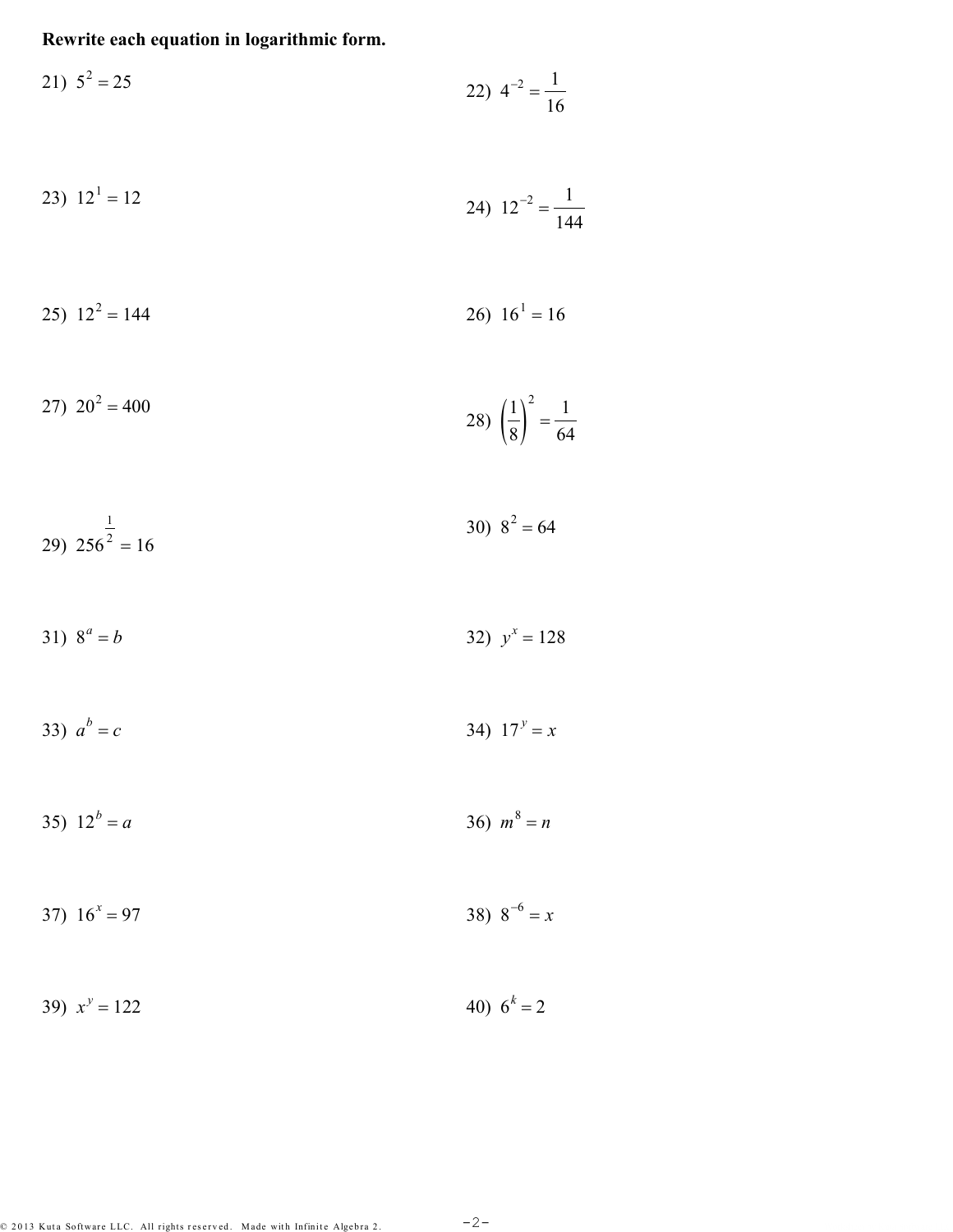| $=$ m<br>n |                                                                              |  |  |  |  |  |  |
|------------|------------------------------------------------------------------------------|--|--|--|--|--|--|
|            |                                                                              |  |  |  |  |  |  |
|            | © 2013 Kuta Software LLC. All rights reserved. Made with Infinite Algebra 2. |  |  |  |  |  |  |
|            |                                                                              |  |  |  |  |  |  |
|            |                                                                              |  |  |  |  |  |  |

| 1) $\log_{11} 121 = 2$                      | 2) $\log_4 64 = 3$              |
|---------------------------------------------|---------------------------------|
| $11^2 = 121$                                | $4^3 = 64$                      |
| 3) $\log_{11} 11 = 1$                       | 4) $\log_{15} 225 = 2$          |
| $11^1 = 11$                                 | $15^2 = 225$                    |
| 5) $\log_{15} 15 = 1$                       | 6) $\log_{243} 3 = \frac{1}{5}$ |
| $15^1 = 15$                                 | $\frac{1}{243^5}$ = 3           |
| 7) $\log_{361} \frac{1}{19} = -\frac{1}{2}$ | 8) $\log_{64} 8 = \frac{1}{2}$  |
| $361^{-\frac{1}{2}} = \frac{1}{10}$         | $rac{1}{64^2}$ = 8              |
| 9) $\log_{19} \frac{1}{361} = -2$           | 10) $\log_7 49 = 2$             |
| $19^{-2} = \frac{1}{361}$                   | $7^2 = 49$                      |
| 11) $\log_m n = 11$                         | 12) $\log_{15} v = 12$          |
| $m^{11} = n$                                | $15^{12} = v$                   |
| 13) $\log_{18} 190 = b$                     | 14) $\log y = x$                |
| $18^b = 190$                                | $10^x = y$                      |
| 15) $\log_5 x = y$                          | 16) $\log_{20} m = n$           |
| $5^y = x$                                   | $20^n = m$                      |
| 17) $\log_x 45 = -14$                       | 18) $\log_y x = \frac{1}{2}$    |
| $x^{-14} = 45$                              | $\frac{1}{v^2} = x$             |
| 19) $\log_n m = -13$                        | 20) $\log_{18} b = a$           |
| $n^{-13} = m$                               | $18^a = b$                      |

Convert Between Logs & Exponential Functions<br>  $^{\circ}$  2013 Kuta Software LLC. All rights reserved.

Rewrite each equation in exponential form.

 $-1-$